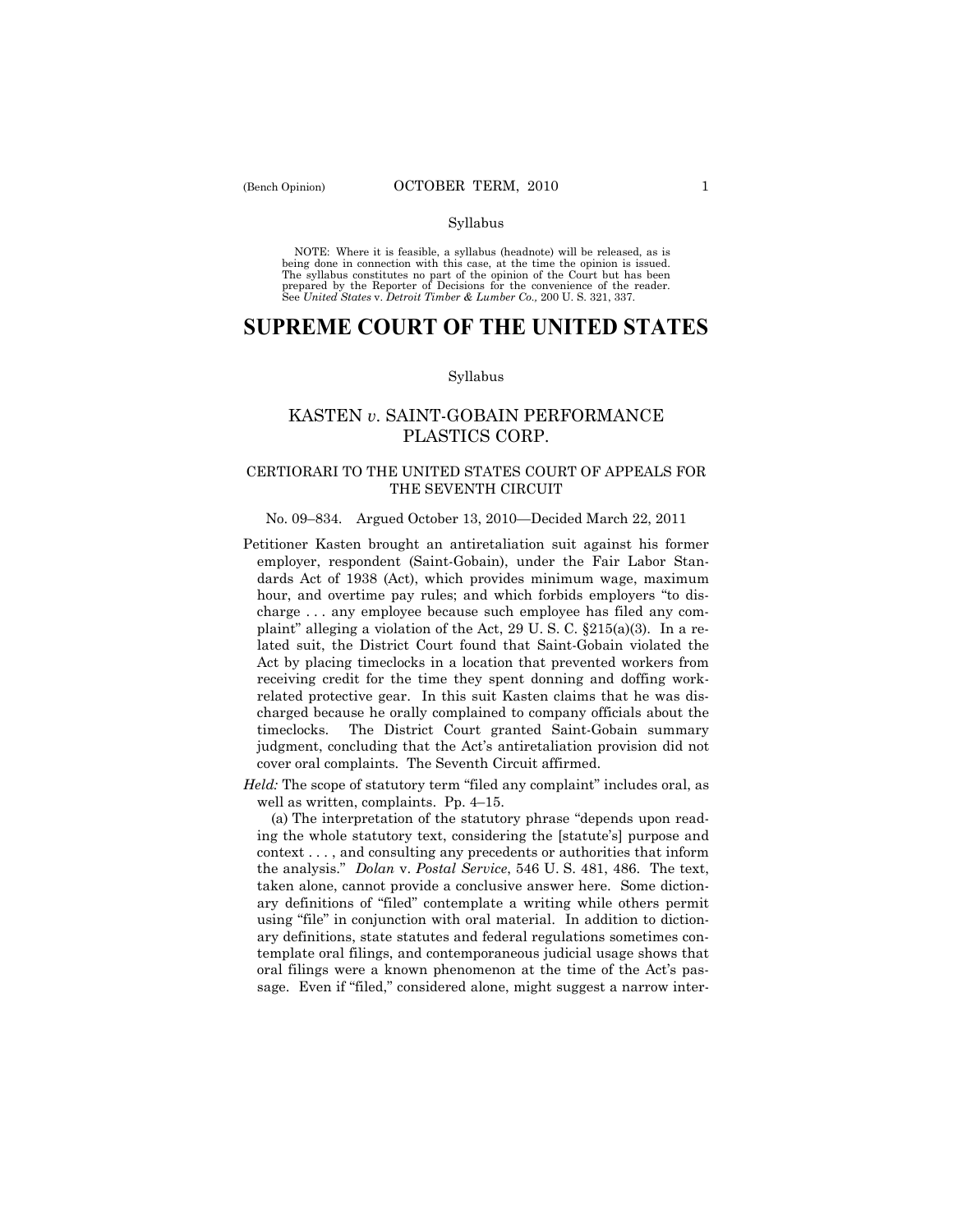# 2 KASTEN *v.* SAINT-GOBAIN PERFORMANCE PLASTICS CORP. Syllabus

pretation limited to writings, "*any* complaint" suggests a broad interpretation that would include an oral complaint. Thus, the three-word phrase, taken by itself, cannot answer the interpretive question. The Act's other references to "filed" also do not resolve the linguistic question. Some of those provisions involve filed material that is virtually always in writing; others specifically require a writing, and the remainder, like the provision here, leave the oral/written question unresolved. Since "filed any complaint" lends itself linguistically to the broader, "oral" interpretation, the use of broader language in other statutes' antiretaliation provisions does not indicate whether Congress did or did not intend to leave oral grievances unprotected here. Because the text, taken alone, might, or might not, encompass oral complaints, the Court must look further. Pp. 4–8.

 (b) Several functional considerations indicate that Congress intended the antiretaliation provision to cover oral, as well as written, complaints. Pp. 8–14.

 (1) A narrow interpretation would undermine the Act's basic objective, which is to prohibit "labor conditions detrimental to the maintenance of the minimum standard of living necessary for health, efficiency, and general well-being of workers," 29 U. S. C. §202(a). The Act relies for enforcement of its substantive standards on "information and complaints received from employees," *Mitchell* v. *Robert DeMario Jewelry, Inc.*, 361 U. S. 288, 292, and its antiretaliation provision makes the enforcement scheme effective by preventing "fear of economic retaliation" from inducing workers "quietly to accept substandard conditions," *ibid.* Why would Congress want to limit the enforcement scheme's effectiveness by inhibiting use of the Act's complaint procedure by those who would find it difficult to reduce their complaints to writing, particularly the illiterate, less educated, or overworked workers who were most in need of the Act's help at the time of passage? Limiting the provision's scope to written complaints could prevent Government agencies from using hotlines, interviews, and other oral methods to receive complaints. And insofar as the provision covers complaints made to employers, a limiting reading would discourage using informal workplace grievance procedures to secure compliance with the Act. The National Labor Relations Act's antiretaliation provision has been broadly interpreted as protecting workers who simply "participate[d] in a [National Labor Relations] Board investigation." *NLRB* v. *Scrivener*, 405 U. S. 117, 123. The similar enforcement needs of this related statute argue for a broad interpretation of "complaint." The Act's requirement that an employer receive fair notice of an employee's complaint can be met by oral, as well as written, complaints. Pp. 8–12.

(2) Given the delegation of enforcement powers to federal admin-